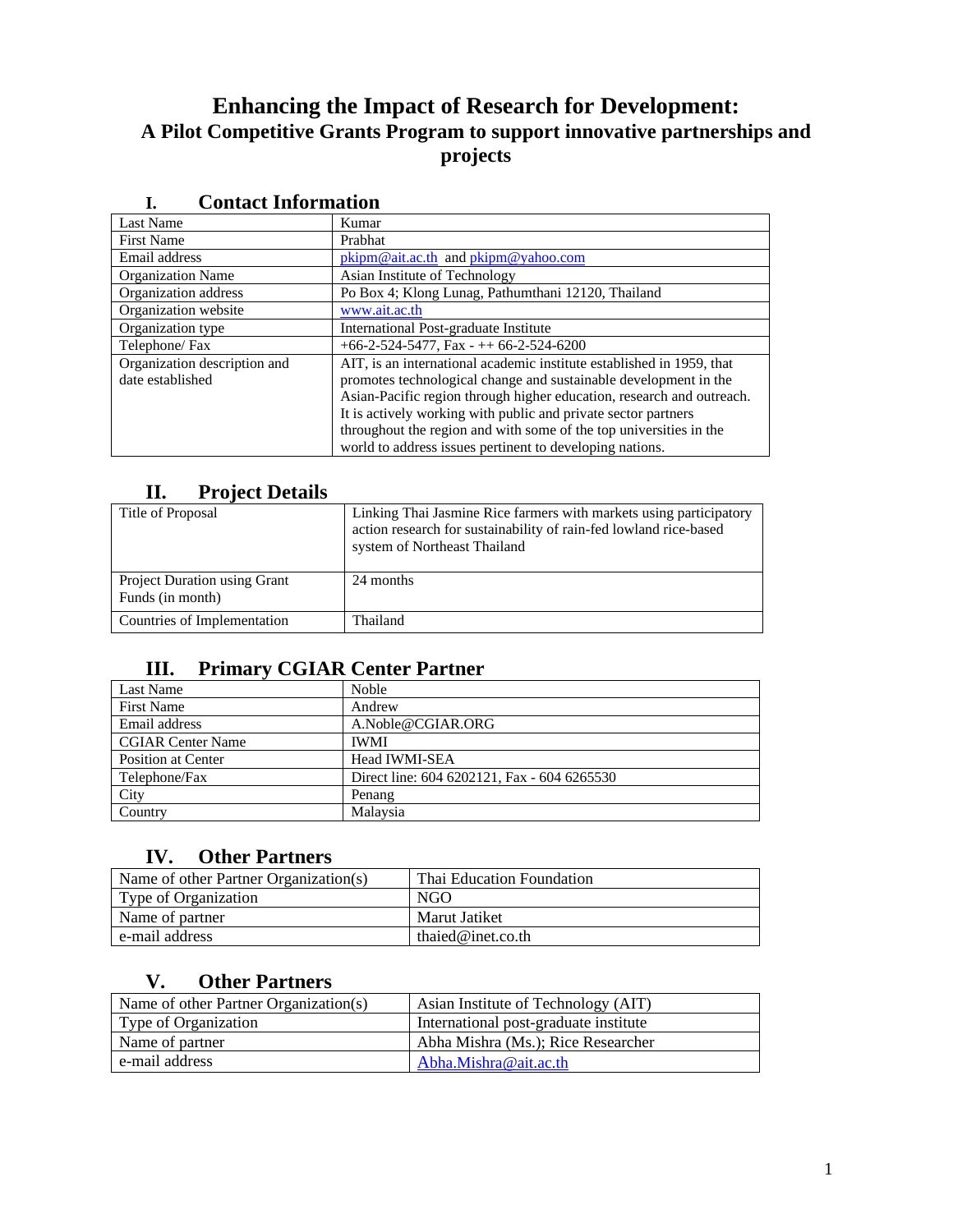## **I. Project Description**

## **1. Project Title**

### **Linking Thai Jasmine Rice farmers with markets using participatory action research for sustainability of rain-fed lowland rice-based system of Northeast Thailand**

### **2. Problem Definition**

Amongst the four regions of Thailand, Northeast Thailand has the most land devoted to agriculture (9.25 million hectares) and the greatest number of farms (2,273,000) (Office of Agricultural Economics, 1998). However, income per capita for the region is less than 40% of the national average and the incidence of poverty is at a relatively high level effecting 37% of the population (Matsuo, 2002). More that 80% of the population is engaged in agriculture, of which the dominant form is rainfed. The region is considered an integral component in agricultural food production with rice production being undertaken on 70% of the arable land in the region. Apart from the constraints of small farm size, the region is dominated by low fertility soils (sandy soil, extremely poor water holding capacity and subject to erosional degradation), lack of irrigation infrastructure (Anon. 2007a), inadequate water management techniques, flash floods and droughts (Kabaki, et al., 2003; Kupkanchanakul, 2005) and a lack of location-specific technologies to address these constraints. Whilst the predominant form of rice production is rainfed, poor soil fertility and low nutrient inputs are considered to be the major limiting factors affecting low rice yields (Wijnhoud, 2007). As a means of addressing the constraints of water and poor soil fertility, several farmers have adopted alternative approaches such as Integrated crop management (ICM), Integrated Production and Pest Management (IPPM) and System of Rice Intensification (SRI) which encourages holistic and synergistic way of crop management.. However, enhancing the fertility of soils and optimal water use for sustainable rice production require better understanding of soil-plant-water relationship and so the better skill to manage it. Farmers will appreciate these soil-plant-water relationships only when they understand the dynamics of it.

Given the location-specific nature of these crop management principles, farmers are better placed to adapt and adopt these crop management practices using a participatory approach for higher and sustainable rice production (Mishra et al., 2006). Apart from poor soil fertility and water management another major limitations to farmers of Northeast Thailand in rice farming are the weed problem. To address these challenges, farmers recently established experiments to evaluate intercropping rice with different species of green manure using first as a cover crop to suppress the weed and later as a green manure to increase the soil fertility status. This represented an innovative action research approach by farmers of this region which has reduced weed pressure, increased water use efficiency and enhanced soil organic matter. Farmers evaluated this innovative crop management practices and adapted them to meet local circumstance using the Farmer Field School (FFS) methodology. They were assisted by the Asian Institute of Technology (AIT), and ThaiEd Foundation, with funding support from Challenge Program for Water and Food (Grant number 504), CGIAR. The first season of action research was highly successful. It resulted in reduce weed competition, addressed pest problems, improved water usage, and enhanced soil organic matter. The result of these interventions were increased rice productivity and improved profitability which was presented and discussed by the farmers at an International Forum on Water and Food (12-17 November 2006 at Vientiane, Lao PDR) (Anon. 2007 b)

Recent studies undertaken in Northeast Thailand to assess the efficacy of a range of soil interventions to enhance the fertility of rainfed light textured sandy soil have demonstrated the positive impact of additions of locally sourced bentonite on upland forage sorghum yields (Noble et al., 2004). Research undertaken with organic rice farmers in Northeast Thailand, rates of bentonite between  $0.6 - 9.6$  t ha<sup>-1</sup> in combination with their normal compost/manure applications have yielded considerable increases in organic paddy rice production as well as profits clearly indicating that this approach to remediating soil constraints has considerable. The reasons for the substantial increases in production are due to the ability of the added clay to increase soils ability to retain and supply plat essential nutrients, along with a measurable increases in the soil water holding capacity (Suzuki *et al*., 2005; Noble et al., 2005).

With the expanding success of these local initiatives at the community level, farmers are now increasingly willing to adapt/adopt improved crop management principles for Jasmine rice in the northeast region, which is the original home of Thai Jasmine rice (Anon. 2007c). There is growing market demand for Jasmine rice both nationally and internationally that has developed in a sustainable manner. However, productivity of Jasmine rice is very low compared to other rice varieties. Furthermore, farmers cite additional significant risk factors that include pests and diseases and poor soils as factors influencing productivity (Wall, 2006). This proposal aims to integrate, evaluate and upscale the initial learning derived from the introduction of rice + green mulch and soil amendment techniques. In addition, the project will assist farming communities/NGO develop an innovative multi-stakeholder model – involving traders, millers, researchers, government and nongovernmental organizations – that enhances profitability and income security of Jasmine rice farmers in Northeast Thailand that is ecologically sustainable.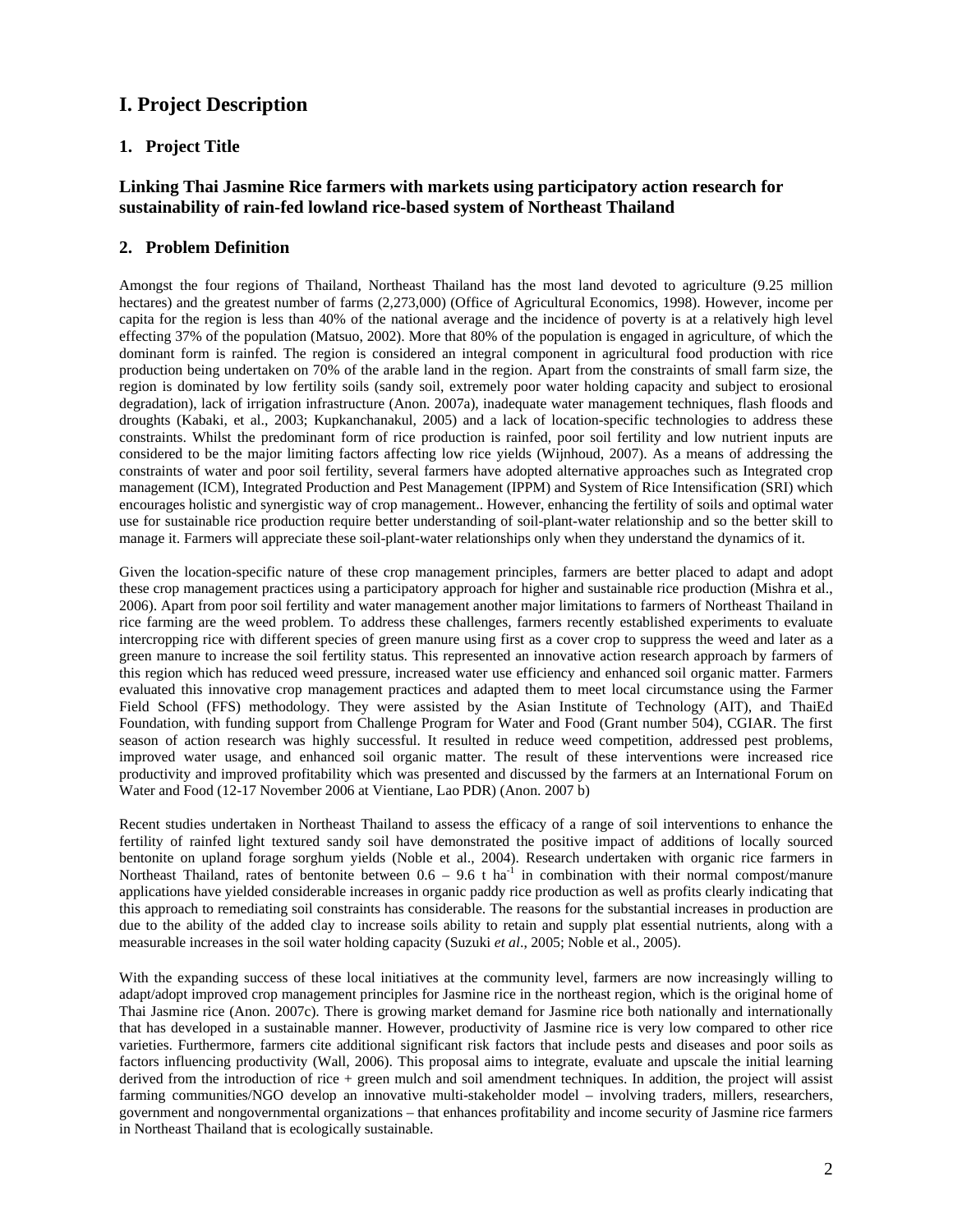#### **3. Project Rationale and Objectives**

*Describe the overall project rationale and list the project objectives. Please also describe the relevance of project partnership in achieving objectives* 

The project rational stems from the problem definition outlined above. Moreover, rice farmers of Northeast Thailand are facing serious challenges due to rapid deforestation; erratic rainfall patterns and unbalanced farming systems that have prevailed over the past several decades (Bridges et al, 2001). These changes have directly affected the overall livelihoods for millions of smallholder rice farmers that are afflicted by this vicious cycle of chronic low productivity. By addressing soil constraints along with the adoption of more ecologically sustainable farming principles it is argued that this will significantly reduce vulnerability to climate variability as well as increase productivity.

Enhancement of food and income sustainability in the context of climate variability and within socially vulnerable smallholder rice grower communities of NE Thailand is the main focus of this project. This will be addressed through building upon an ongoing (Challenge Program for Water and Food funded small grant 504) successful project. The project will develop location-specific technologies and approaches with groups of farmers on aspects of water productivity by optimizing agronomic practices, the incorporation of an intercropped green mulch crops (i.e. Mung Bean) and the implementation of soil rejuvenation approaches in a participatory action research model. Food and income sustainability is a complex issue that requires addressing persistent production problems such as land degradation and declining water resources but also needs to investigate ways of incorporating potential export oriented rice varieties such as Jasmine thereby enhancing income generation at the household level. In order to achieve this, a multi-stakeholder action research pathway with a democratic and participatory ethos that includes the entire community of rice growers is required for the positive effects to impact individual households. The proposed project envisage that a forward linkage to markets and at the same time a backward linkage to research institutions of national and/or international would immensely benefit farmers and participating partners in the long-term.

The overall objective of the project is to increase the productivity of Jasmine rice production systems that will lead to enhanced incomes and poverty alleviation in Northeast Thailand. This will be achieved through the following specific objectives:

- 1. Evaluate the potential role of green mulches in combination with clay and organic amendments to soils as a means of enhancing the fertility and water holding capacity of degraded sandy soils;
- 2. Evaluate the impact of these interventions on soil fertility status, water holding capacity and microbial diversity and its subsequent effect on rice plant productivity;
- 3. Develop training materials based on the result of PAR along with systems of forward and backward linkages for sustainability of the process and benefits to rice farming community;
- 4. Build capacity of participants in understanding the process of problem sensing, trial development and setting, evaluating and modifying action research to enhance the water, rice and soil productivity for Thai Jasmine rice;
- 5. Incorporate technological and quality issues into the action research and training process in order to provide stronger linkages between Thai Jasmine rice farmers and the market that will facilitate meeting national and export market demands.

This proposal would be a new phase of an ongoing project that focused on a bottom-up approach - from the problem definition and gaining consensus to dissemination of solutions and formulation of related policy imperatives by bringing all stakeholders to a common platform involved either at local, regional, national or international level. AIT, being a regional hub for post-graduate studies in the region, is currently undertaking cutting-edge rice science research which would directly contribute to the project along with its commitment to bringing knowledge of sustainable water use technologies and experience from over 5 decades of working in the Mekong region. Further, AIT and its local partner, ThaiEd, have over the past 10 years worked with farmers in Thailand and countries in the Mekong basin on enhancing livelihoods and addressing poverty and these experiences would strongly contribute to the success of the proposed project. We believe that association and knowledge exchange with ThaiED would assist ThaiED to strengthen its scientific capability that would have beneficial impacts on the organizations continued work within the region. In addition, a partnership of AIT-ThaiEd with IWMI (CGIAR), would greatly strengthen the vast array of technological expertise in water productivity aspects and practical approaches to improve the productivity of degraded soils (use of bentonite), would assist the project achieve its ambitious goals in gaining a wider and more sustainable impact.

#### **4. Project Implementation with timeline**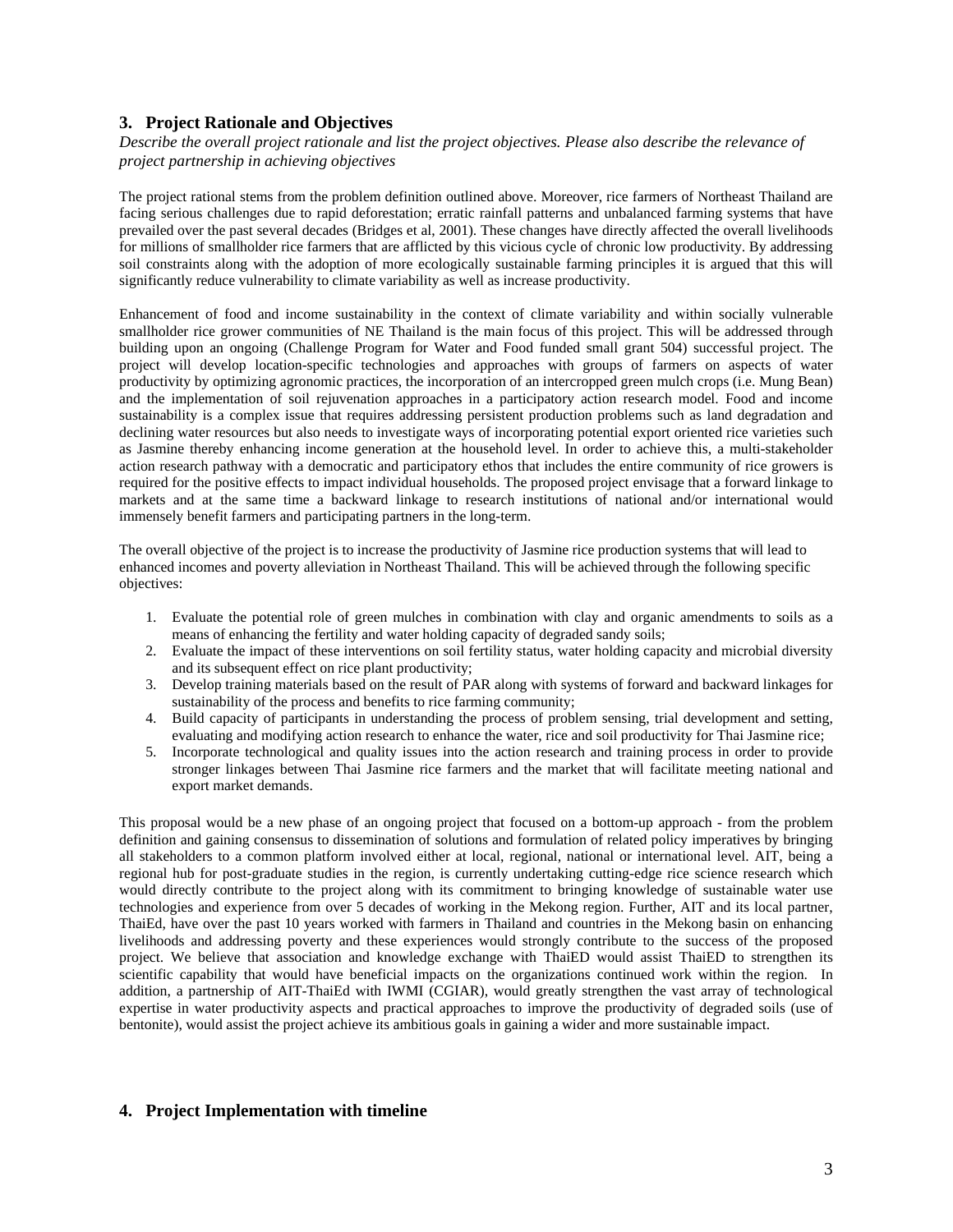## *Describe (i) the methodology and (ii) list the key proposed project activities (including roles of partners), and planned outputs/deliverable/milestones, including the timeline for delivering these outputs.*

As stated above, Asian Institute of technology (AIT, details at www.ait.ac.th) and its NGO partner, Thai-Education Foundation (TEF, details at www.thaied.info) is currently running a CPWF small grant project. The objective was to increase water use efficiency of rice in NE Thailand. The project successfully mobilized stakeholders' from the Governor to district-level functionaries of the government. It also engaged non-government organizations leading to the successful increase in rice yield with less external input use, especially water. The project is in its second season of action research using the innovative research-community-farmers platform (January – July 2007). The project has so far trained 30 farmers (extending to around 200 through field day and mid-season workshops) for season-long studies on water and biodiversity, using an innovative rice growth development curriculum. An additional 60 farmers are being trained through funding from the FAO regional IPM program to the partner NGO, ThaiEd. In addition, 10 field trainers from the Department of Non-formal education were trained in the methodology and technical contents of the project.

The first project cycle evaluated the concept of increasing water productivity and sustainable production of locally preferred traditional/glutinous rice varieties to improve food security. The proposed second cycle seeks to go beyond food security to income security by working on internationally-preferred Thai Jasmine rice which has considerable export potential and to introduce innovative approaches to enhancing soil fertility. The proposed cycle of work also aims to develop a sustainable consortium between farmers, traders, government and NGOs to work as a focal point for a proposed research-extension-trade partnership. This could serve as model with national and regional significance.

The following activities will be undertaken to achieve the stated objectives:

- 1. Development of innovative action research platform by active advocacy involving farmers, traders, research and development community (*a first step in this direction was made on 13-15 June 2007, when all stakeholders of the ongoing project met and agreed on the overall objective of this proposal (see annex -1*) (*Similarly, a detail discussion was held with the CGIAR partner Dr. Andrew Noble in Bangkok)*;
- 2. Participatory problem analysis on the current status of the Jasmine rice production (from crop production and protection, post harvest, quality, access to local and export markets along with policy implications) from strategically selected areas using direct baseline surveys, secondary information source, empirical experience coupled with SWOT analysis to assess priorities and achievable problem solving;
- 3. Workshop to seek the best available solution (under the framework of Good Agriculture Practices, GAP) from the research communities on these various aspects and development of study designs (field study, market chain study etc.) so as to enable farmers and traders to produce GAP standard produce for in-country and exportoriented Jasmine rice;
- 4. Implementation of PAR (participatory action research) field studies;
- 5. Second-season project implementation and repetition of the evaluations to generate local specific technology and GAP standards;
- 6. Two season of concurrent training to farmer groups using FFS (Farmers Field Schools) methodology of nonformal adult education based on site training and linking the producer to the local traders and rice mills to the market;
- 7. Participatory project evaluations both during and at the end of the project involving all stakeholders of the consortium;
- 8. Curriculum development workshop to assemble and finalize local specific training curricula
- 9. Collection, analysis of all information, field data and presentation of the key results to the key policy makers at regional and national level. Presentation of key findings to students from the various countries in AIT for further dissemination of the results and methodologies.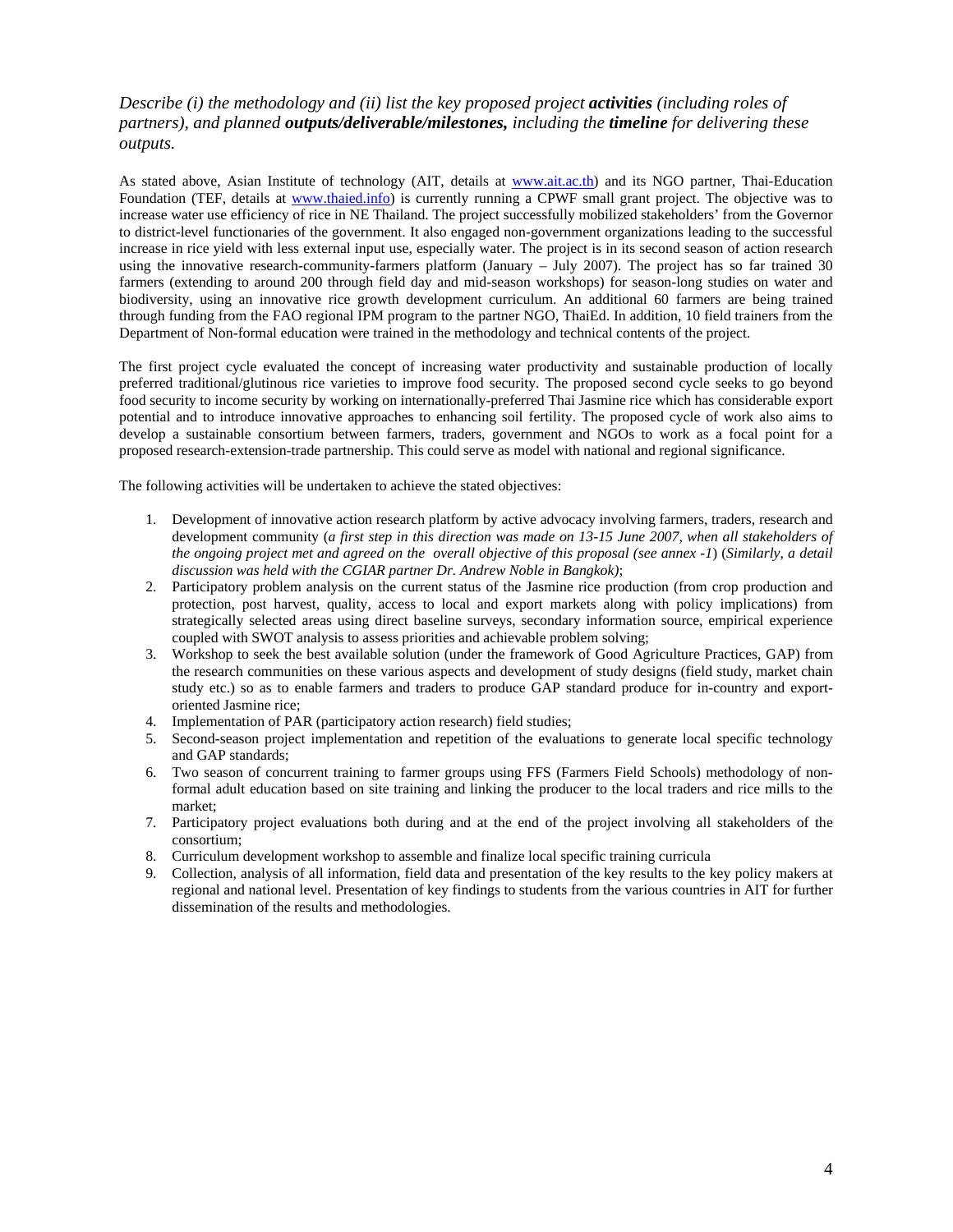## **Table 1: Detail project activities with time line**

| Sl.                     | <b>Activities</b>                                        | <b>Partners</b>  | outputs/deliverable/milestones                          | <b>Time</b> line          |
|-------------------------|----------------------------------------------------------|------------------|---------------------------------------------------------|---------------------------|
| $\mathbf{1}$            | Preparatory phase                                        | $AIT -$          | Project inception and planning report                   | Preparatory               |
|                         | Project inception and                                    | <b>TEF</b>       | (Deliverable)                                           | time:                     |
|                         | planning workshop                                        | All <sup>1</sup> | Development of innovative action research               | Nov. 07-                  |
|                         |                                                          |                  | platform (Milestone)                                    | <b>Jan. 08</b>            |
|                         |                                                          |                  | Farmer and village selection (Outputs)                  | Workshop:                 |
|                         |                                                          |                  |                                                         | Jan 08                    |
| $\overline{2}$          | Participatory problem census                             | AIT-             | <b>Report on Current Status of Problem and</b>          | $\text{Feb} - \text{May}$ |
|                         | and analysis of current                                  | <b>TEF</b>       | Opportunities for smallholder jasmine rice              | 08                        |
|                         | status of the Jasmine rice                               |                  | producers in NE Thailand (Deliverable)                  | <b>Reporting</b>          |
|                         | production system (JRPS)                                 |                  | Crop Calendars, list of problems with jasmine           | June 08                   |
|                         | from strategically selected                              |                  | rice production and market (Output)                     |                           |
|                         | areas using direct baseline                              |                  | Fine tuning of research objectives (milestone)          |                           |
|                         | surveys, secondary<br>information source etc.            |                  |                                                         |                           |
| 2a                      | Detail literature review on                              | AIT              |                                                         | Jan - April               |
|                         | current status of the Jasmine                            |                  |                                                         |                           |
|                         | rice production in NE Thailand                           |                  |                                                         |                           |
|                         | vis-à-vis production,                                    |                  |                                                         |                           |
|                         | protection, export etc.                                  |                  |                                                         |                           |
| 2 b                     | Baseline survey and                                      | $AIT-$           |                                                         | Feb-April                 |
|                         | development of cropping                                  | <b>TEF</b>       |                                                         |                           |
|                         | calendar                                                 |                  |                                                         |                           |
| 2c                      | Analysis of baseline data and                            | AIT              |                                                         | May 08                    |
|                         | problem identification                                   |                  |                                                         |                           |
| $\mathbf{3}$            | <b>Workshop to identify Good</b>                         | <b>ALL</b>       | Details of first season action research (D)             | June 08                   |
|                         | <b>Agriculture Practices (GAP),</b>                      |                  | <b>Initial Identification of GAP (Output)</b>           |                           |
|                         | available solutions and                                  |                  | Development of Experimental design for the first        |                           |
|                         | formulation of detail                                    |                  | season field experiments (Milestone)                    |                           |
|                         | experimental design using<br>experiences from previous   |                  |                                                         |                           |
|                         | project cycle and from IWMI                              |                  |                                                         |                           |
|                         | and other research                                       |                  |                                                         |                           |
|                         | institutions.                                            |                  |                                                         |                           |
| $\overline{\mathbf{4}}$ | Setting up of first season                               | AIT-             | Pre and post action research farmers evaluation;        | July-                     |
|                         | action research in select                                | <b>TEF</b>       | Crop growth and development data; Evaluation            | <b>December</b>           |
|                         | village in the NE Thailand                               |                  | of soil characteristics vis-à-vis soil fertility before | 2008                      |
|                         | using Farmers Field School                               |                  | and after intervention (Output)                         |                           |
|                         | approach                                                 |                  | Setting up of Farmer's Field Schools (FFS); Mid-        |                           |
|                         |                                                          |                  | season evaluation (Milestone)                           |                           |
| 4a                      | Soil testing for CEC (Cation<br>Exchange Capacity), soil | AIT              |                                                         | July 08<br>Dec. 08        |
|                         | organic matter, water holding                            |                  |                                                         |                           |
|                         | capacity, total NPK content,                             |                  |                                                         |                           |
|                         | soil microbial diversity etc.                            |                  |                                                         |                           |
|                         | twice, first before transplanting                        |                  |                                                         |                           |
|                         | and second, after harvesting                             |                  |                                                         |                           |
| 4 <i>b</i>              | Pre-action research farmers                              | $AIT-$           |                                                         | July 08                   |
|                         | evaluation using ballot box test                         | <b>TEF</b>       |                                                         |                           |
|                         | for FFS farmers                                          |                  |                                                         |                           |
| 4c                      | Data collection                                          | AIT-             |                                                         | $July - Dec.$             |
|                         |                                                          | <b>TEF</b>       |                                                         | 08                        |
| 4d                      | Mid-season PAR workshop                                  | AIT-             |                                                         | Oct. 08                   |
|                         | and Evaluation                                           | <b>TEF</b>       |                                                         |                           |
| 4e                      | Post farmers evaluation using                            | $AIT-$           |                                                         |                           |
|                         | ballot box test for FFS farmers                          | TEF              |                                                         |                           |

<sup>&</sup>lt;sup>1</sup> Including IWMI (CGIAR project partner), TEF (local project partner), millers, traders, local government and nongovernmental research and extension agencies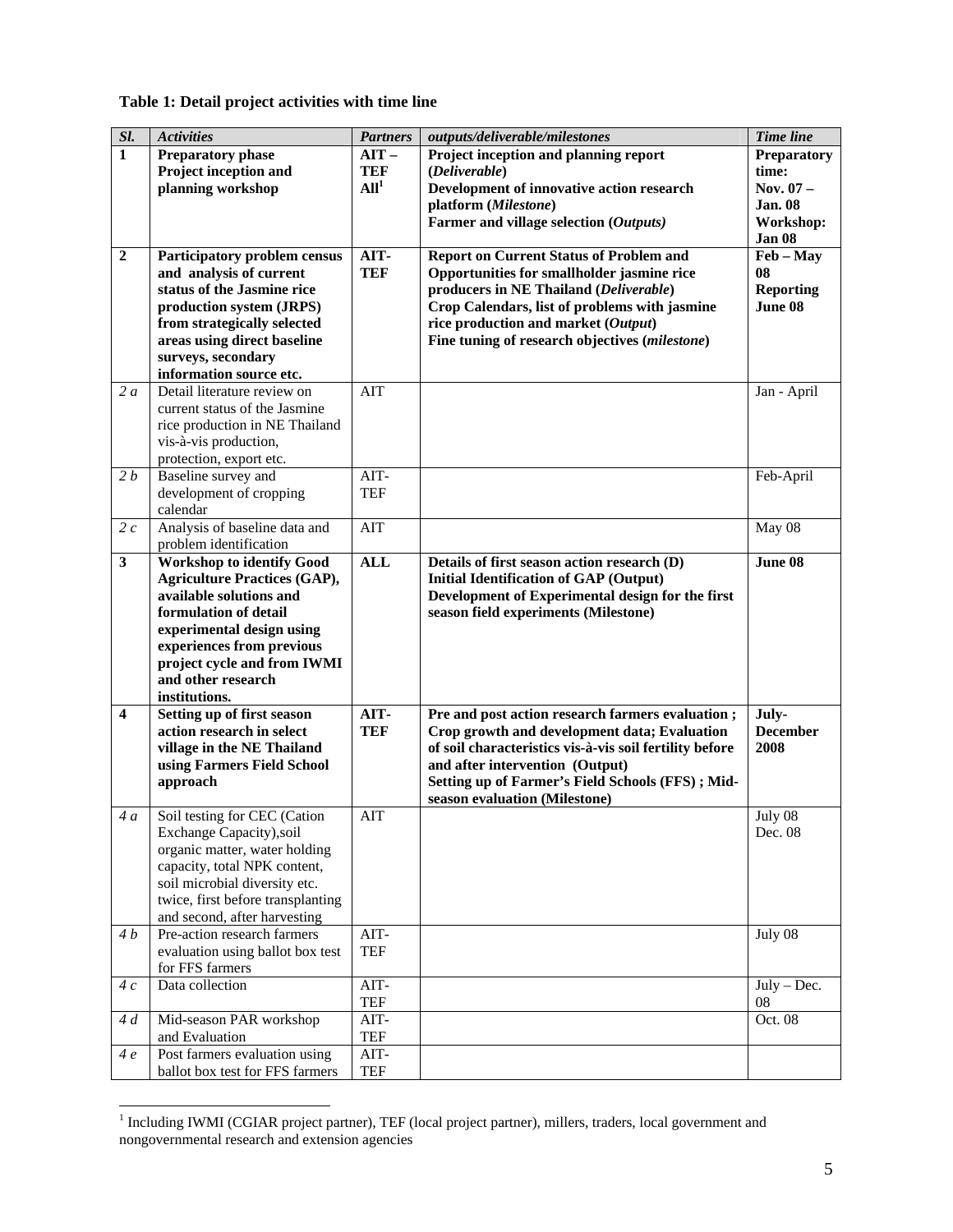| 4f             | End of first season's<br>experiment (field day to<br>evaluate and share results with<br>farming community)                                                                                                            | AIT-<br><b>TEF</b>   |                                                                                                                                                                                                                                                                                                                           | Dec.08                     |
|----------------|-----------------------------------------------------------------------------------------------------------------------------------------------------------------------------------------------------------------------|----------------------|---------------------------------------------------------------------------------------------------------------------------------------------------------------------------------------------------------------------------------------------------------------------------------------------------------------------------|----------------------------|
| 5              | Data analysis and<br>stakeholder workshops;<br>planning for the second<br>season                                                                                                                                      | All                  | Report of first season's action research<br>(Deliverable)<br>Preparation of second season's action research<br>(output)<br>Fine tuning of action research objective and GAP<br>practices based on the first season's result<br>(milestone)                                                                                | February<br>2009           |
| 6              | Setting up of second season<br>action research using FFS<br>approach                                                                                                                                                  | AIT-<br><b>TEF</b>   | Pre and post action research farmers evaluation;<br>Crop growth and development data; Evaluation<br>of soil characteristics vis-à-vis soil fertility before<br>and after intervention (Output)<br><b>Setting up of Farmer's Field Schools (FFS)</b><br>involving additional farmers; Mid-season<br>evaluation (Milestone) | March $09 -$<br>Oct. 09    |
| 6 a            | Pre action research farmers<br>evaluation using ballot box test<br>for FFS farmers                                                                                                                                    | AIT-<br><b>TEF</b>   |                                                                                                                                                                                                                                                                                                                           |                            |
| 6 <i>b</i>     | Data collection                                                                                                                                                                                                       | AIT-<br><b>TEF</b>   |                                                                                                                                                                                                                                                                                                                           |                            |
| 6c             | Mid-season PAR workshop<br>and Evaluation                                                                                                                                                                             | AIT-<br><b>TEF</b>   |                                                                                                                                                                                                                                                                                                                           |                            |
| 6 d            | Post farmers evaluation using<br>ballot box test for FFS farmers                                                                                                                                                      | $AIT-$<br><b>TEF</b> |                                                                                                                                                                                                                                                                                                                           |                            |
| 6 e            | End of second season<br>experiment (field day to<br>evaluate and share results with<br>farming community)                                                                                                             | AIT-<br><b>TEF</b>   |                                                                                                                                                                                                                                                                                                                           |                            |
| 6f             | Soil testing for CEC (Cation<br>Exchange Capacity), Soil<br>Organic matter, water holding<br>capacity, Total NPK content,<br>soil microbial diversity etc.<br>after final harvesting                                  | $AIT-$<br><b>TEF</b> |                                                                                                                                                                                                                                                                                                                           |                            |
| $\overline{7}$ | Final data analysis (field<br>data, soil data and<br>experiences from partners<br>like millers and traders) and<br>stakeholder workshop to<br>discuss findings and<br>development of GAP                              | All                  | Functional community owned multi stakeholder<br>partnership for Thai Jasmine rice (Milestone)<br><b>GAP</b> for export Jasmine Rice smallholder<br>production in NE Thailand (output)<br>Results of second seasons action research and<br>stakeholders workshop (deliverable)                                             | <b>Nov. 09</b>             |
| 8              | <b>Curriculum Development</b><br>workshop on the<br>development of non-formal<br>education based training<br>curricula and guide for<br><b>Export Jasmine Rice</b><br>smallholder production in<br><b>NE</b> Thailand | AIT-<br><b>TEF</b>   | Weekly curricula for the Farmers Field School on<br>export Jasmine rice production for NE Thailand;<br>Training design and session guides (output)                                                                                                                                                                        | <b>August-Sept</b><br>09   |
| 9              | <b>End Project policy workshop</b>                                                                                                                                                                                    | All                  | <b>Final Project Report (D)</b>                                                                                                                                                                                                                                                                                           | Early Oct.<br>09           |
| <b>10</b>      | <b>Preparation of manuscripts</b><br>to create International public<br>goods on the project<br>outcomes                                                                                                               | All                  | Manuscript to seek publication                                                                                                                                                                                                                                                                                            | <b>After</b><br>October 09 |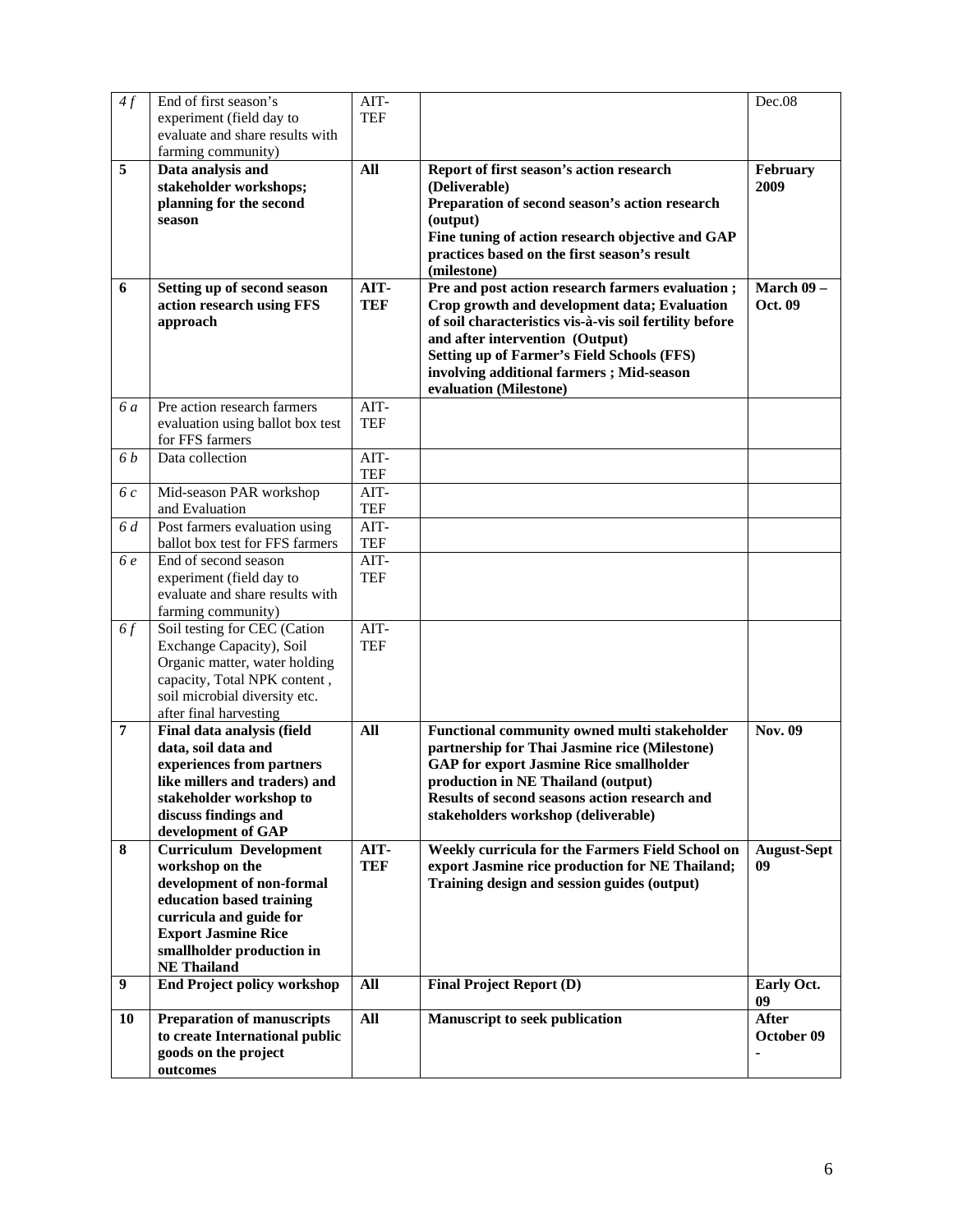### **5. Project Results and Impact**

#### **5.1 Description of Intended Impact Pathway**

*Describe the intended impact pathway from project outputs through outcomes to the ultimate impacts that are expected to result from the project. Please describe the causal linkages between Input -> Output -> Outcome -> Impact, and the role of the partners at different stages in this pathway.* 

Fig 1 (see page 8) shows the intended impact pathway of the project defining inputs from the AIT (Asian Institute of Technology), IWMI (International Water Management Institute), and TEF (Thai Education Foundation). Please note the expected output (yellow shaded box), outcomes (grey shaded boxes) and impacts (green shaded box) from the work and their possible scaling up and scaling out schemes as designed as a part of the project

**Role of partners:** The planned role of partners is indicated in the Figure 1(page 8). In general, AIT would take a lead role in establishment, management and reporting along with IWMI and TEF. The local NGO partner, ThaiED will help in execution of the project at the field level. IWMI will bring in its experiences of working with Bentonite and other appropriate technologies to the research consortium and will act as a guide to the process, participating at all crucial steps as outlined in the Table 1.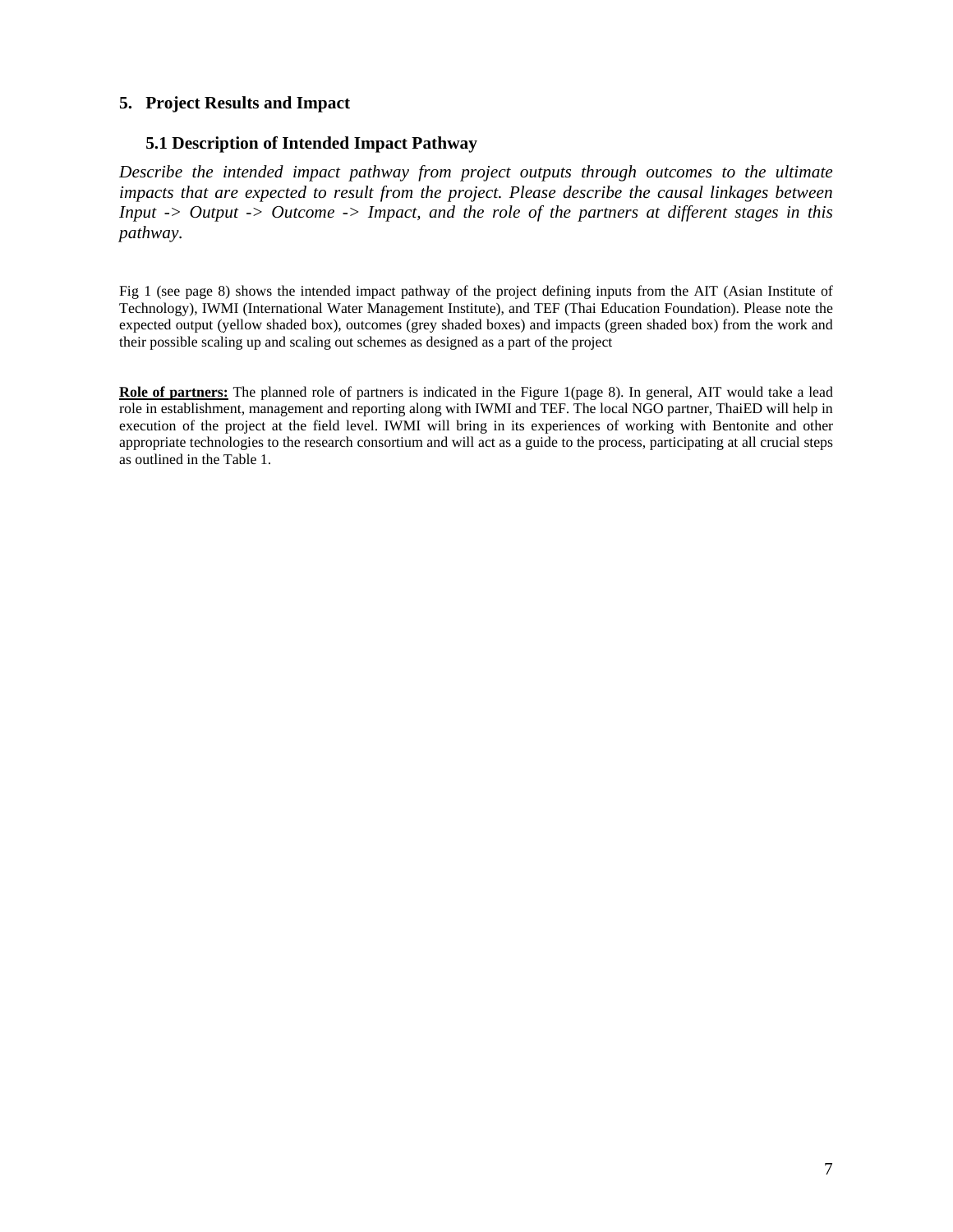#### **Fig 1: The intended impact pathway of project:**

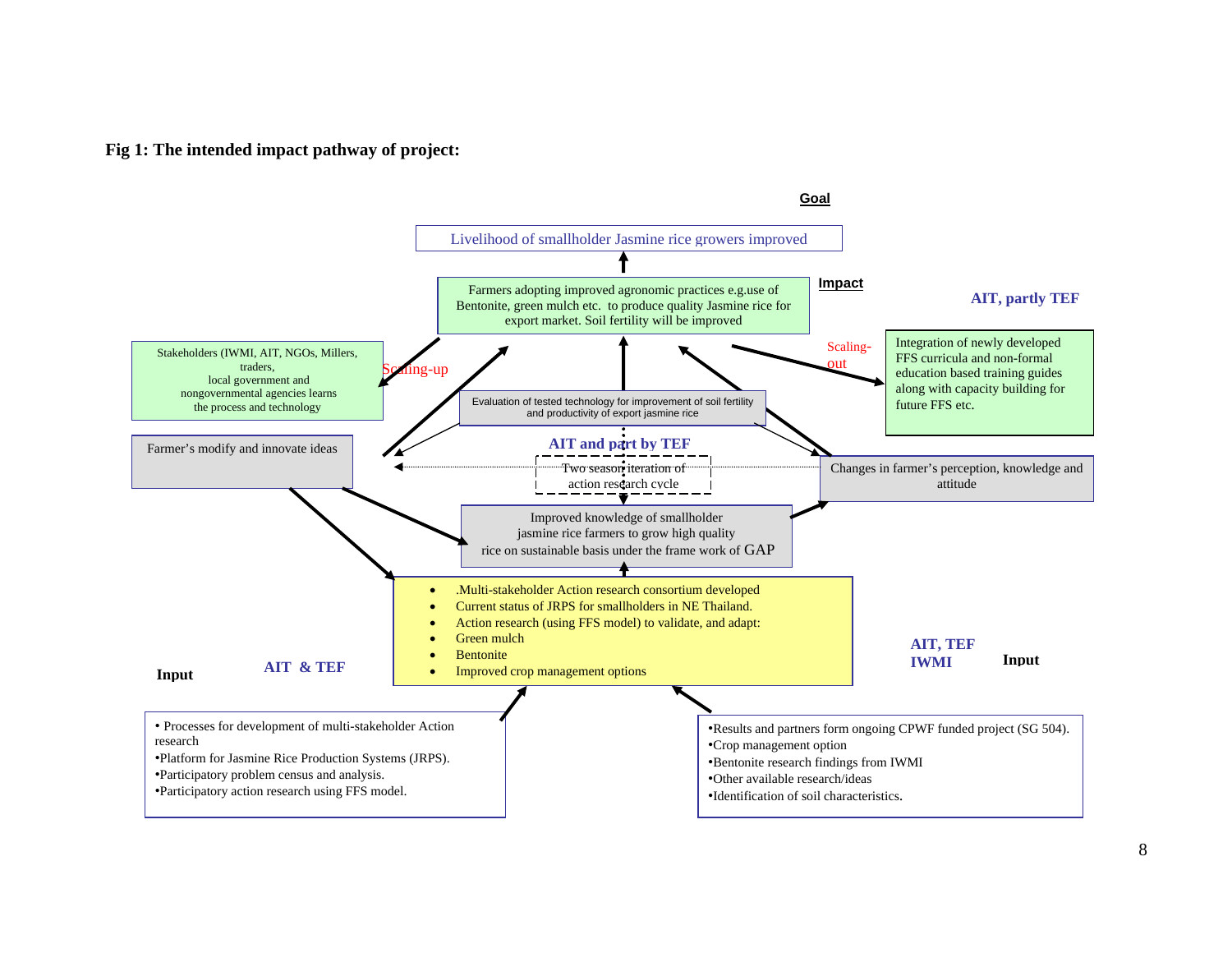## **5.2 Project Results Framework**

*Please build a results framework for the proposed project complementing the planned outputs, with clear definitions of expected outcomes from the project, i.e. the external use, adoption, or influence of the projects output(s). Also define outcome indicator that help to assess the progress of the project against the stated outcome. Outcome indicators should be clear, relevant, adequate and monitorable to your project.* 

| <b>Output</b> (including<br>planned date for<br>delivering output)                                                                                                                           | Outcome                                                                                                     | Outcome<br>indicator                                                                                                                                                                                                    | <b>Baseline</b> (for<br>outcome<br>indicator at the<br>start of the<br>project)                                                                                                              | Target (for outcome<br>indicator)                                                                                                                                                                                                                    |
|----------------------------------------------------------------------------------------------------------------------------------------------------------------------------------------------|-------------------------------------------------------------------------------------------------------------|-------------------------------------------------------------------------------------------------------------------------------------------------------------------------------------------------------------------------|----------------------------------------------------------------------------------------------------------------------------------------------------------------------------------------------|------------------------------------------------------------------------------------------------------------------------------------------------------------------------------------------------------------------------------------------------------|
| Selection of study sites<br>and farmers;<br>development and<br>strengthening of local<br>research consortium;<br>project inception report /<br>January 08                                    | Working<br>consortium<br>developed                                                                          | Project inception<br>report with details<br>of consortium,<br>location, farmers<br>etc.                                                                                                                                 | In 2007, no<br>consortium<br>existed                                                                                                                                                         | By 2009, functional<br>consortium exists                                                                                                                                                                                                             |
| Participatory problem<br>census and analysis of<br>current status of the<br>Jasmine rice production<br>system and GAP and<br>development of field<br>experimentation details,<br>$/$ June 08 | Details of first<br>season of field<br>experiments<br>plans developed<br>and agreed upon<br>by all parties. | Report on current<br>status of Jasmine<br>rice production -<br>challenges and<br>opportunities; crop<br>calendar;<br>marketing aspects;<br>Initial<br>identification of<br><b>GAP</b> indicators                        | In 2007, no<br>detailed<br>information on<br>Jasmine rice<br>and GAP<br>standard exists<br>for<br>smallholder<br>export Jasmine<br>rice of NE<br>Thailand.                                   | By 2009, farmers will be<br>aware about the GAP for<br>Jasmine rice                                                                                                                                                                                  |
| Setting of first season<br>PAR; farmers evaluation;<br>project evaluation and<br>end of season workshop<br>to evaluate the outcome/<br>February 09                                           | <b>Results of first</b><br>season action<br>research<br>reported.                                           | Report on the first<br>season of PAR:<br>farmers field<br>schools; number of<br>farmers trained;<br>number of farmers<br>exposed to the<br>action research;<br>cost-benefit<br>analysis; linkage to<br>market developed | $-do-$<br>In 2007, little<br>capacity<br>among local<br>partners in<br>problem<br>census,<br>analysis and<br>action research<br>development,<br>execution,<br>analysis and<br>interpretation | $-do-$<br>By 2009, local consortium<br>and partners develop<br>capacity to run action<br>research, able to link<br>major problems to<br>national, international<br>research centers.<br>Understand and uses<br>participatory tools and<br>techniques |
| Setting of second<br>iteration of action<br>research; training of<br>more farmers using FFS;<br>exposure to more farmers<br>using mid-season and<br>field day/ July 09                       | Results of<br>second season of<br>action research<br>reported.                                              | Report of second<br>season of action<br>research; farmers<br>field school<br>curricula<br>developed; no. of<br>farmers trained,<br>exposed; linkage to<br>market developed<br>in better way                             | $-do-$<br>In 2007, no<br>technology/ide<br>as available on<br>increasing rice<br>productivity                                                                                                | $-do-$<br>By 2009, two season<br>results will be available<br>and used by farmers to<br>increase rice productivity;<br>increase soil fertility,<br>better conserve water and<br>increase profitability                                               |
| Curriculum development<br>workshop / Sept. 09                                                                                                                                                | Curriculum<br>developed for<br>GAP standard<br>for smallholder<br>rice producers                            | Detail curricula<br>and non-formal<br>based training<br>guide available for<br>scaling out; local                                                                                                                       | In 2007, no<br>curricula and<br>training guides<br>available using<br>non-formal                                                                                                             | By 2009, a detail weekly<br>curricula along with<br>details of session guides<br>will be available for<br>scaling out                                                                                                                                |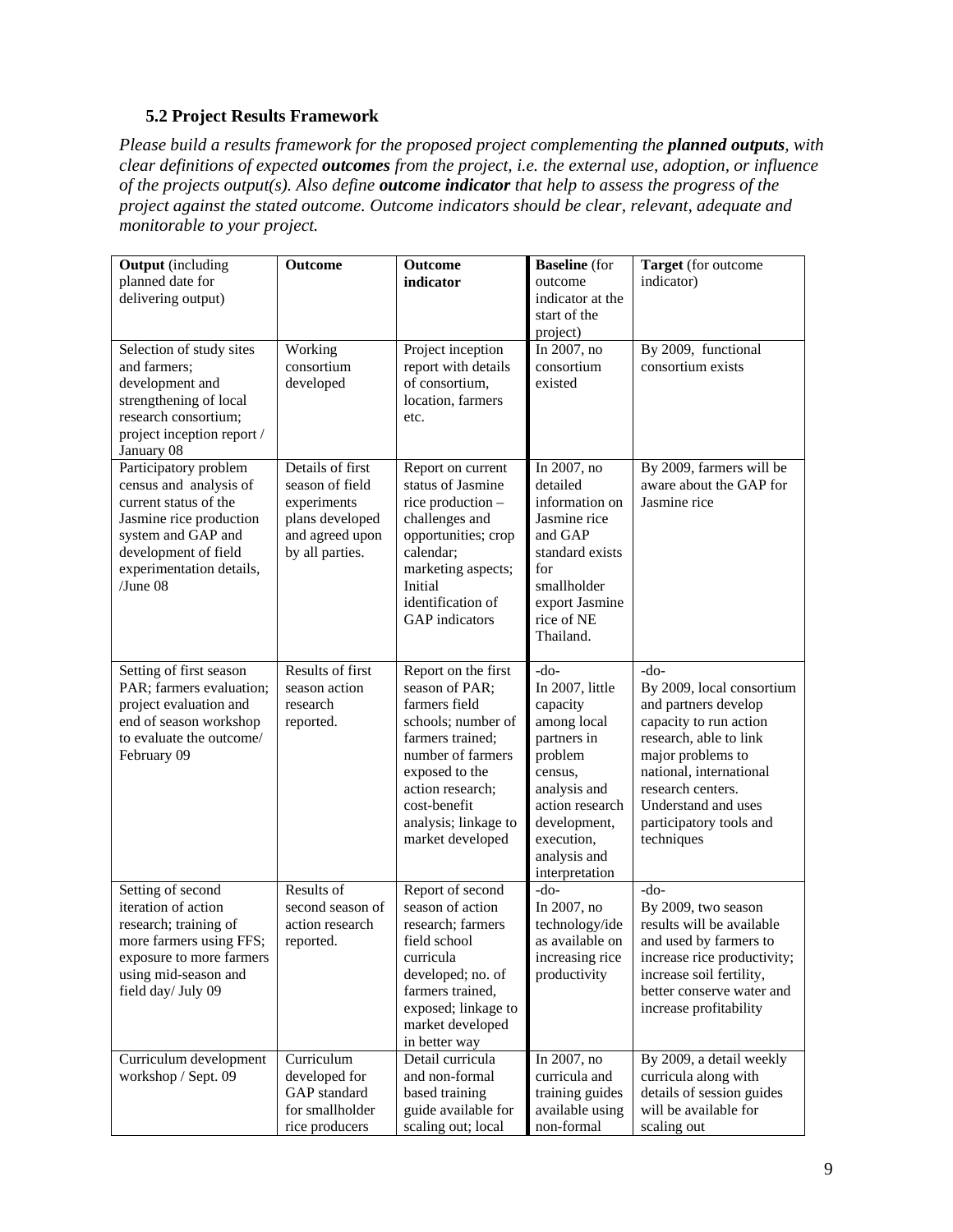|                         | using FFS<br>approach for<br>further scaling<br>out                                                                                            | consortia of<br>farmers.<br>researchers, NGOs,<br>GOs developed<br>liking production<br>to market; number<br>of peoples trained<br>to take up the ideas<br>to more farmers in<br>the locality                                                                                                                                        | education<br>methods on<br>GAP standard<br>for Jasmine<br>rice in NE<br>Thailand                                                |                                                                                                                                                                                                                                   |
|-------------------------|------------------------------------------------------------------------------------------------------------------------------------------------|--------------------------------------------------------------------------------------------------------------------------------------------------------------------------------------------------------------------------------------------------------------------------------------------------------------------------------------|---------------------------------------------------------------------------------------------------------------------------------|-----------------------------------------------------------------------------------------------------------------------------------------------------------------------------------------------------------------------------------|
| End of project workshop | Results of<br>project shared<br>with students.<br>NGOs, policy<br>makers; better<br>idea on links<br>with CGIAR<br>center and CSO<br>developed | International public<br>goods in form of<br>manuscript<br>developed on<br>learning from the<br>project; better links<br>with CGIAR<br>system and CSO<br>such as AIT<br>developed; number<br>of policy makers<br>from national and<br>other level briefed;<br>number of students<br>form Asian<br>countries exposed<br>to the project | In 2007,<br>smallholders<br>Jasmine rice<br>growers are<br>marginally<br>addressed in<br>national and<br>local policy<br>sphere | By 2009, the strong case<br>of action research and its<br>advantage through<br>development of local peer<br>group and research<br>outcome will help to draw<br>the case of smallholder's<br>rice farmers to the policy<br>makers. |

### **6. Project Partnership: Innovation, Roles, Responsibilities and overall organizational sustainability**

*Please describe the (i) roles and responsibilities of each partnership organization in achieving the project outcomes, (ii) how the partnership embraces principles of joint decision-making, inclusiveness, mutual learning and knowledge-sharing, (iii) and how an organizational sustainability of this partnership is envisaged.* 

AIT and its local partner, ThaiEd, would contribute from their wide ranging experiences of working in Thailand. Notably, the ongoing work on water productivity using SRI elements in the NE Thailand would directly contribute to the project's understanding and day to day functioning at the ground level. In addition, a partnership of AIT-ThaiEd with IWMI (CGIAR) would help the project achieve its ambitious goals and assist in gaining a wider and more sustainable impact. IWMI has undertaken considerable research into enhancing water use efficiencies in upland cropping systems through addressing soil constraints in Northeast Thailand with concomitant increases in productivity and income generation. These approaches that include the incorporation of clay (bentonite) based materials have not been assessed within the context of SRI and offers a potential opportunity for rice farmers to increase the productivity. The complementarities of each of the partners and their roles are summarized in the Table below.

The project design is based on participatory ethos thereby ensuring inclusiveness of all partners at every stage of project as outlined in table 1. Mutual learning and knowledge sharing are part and parcel of this proposal through a series of workshops, meetings etc. These close interactions at every project stage will help to arrive at joint decisions and ensure timely exchanges towards meeting set objectives.

| Partner     | Role                                                                                        |
|-------------|---------------------------------------------------------------------------------------------|
| AIT         | Project management, provide technical support on rice and its experiences to the overall    |
|             | project, host the project, policy workshop, reporting etc.                                  |
| <b>IWMI</b> | Share Bentonite based technology, experimental design, expertise in soil chemistry and soil |
|             | moisture determination, assist in data interpretation, and reporting.                       |
| <b>TEF</b>  | Assist AIT in organizing the farmer's field school, local organizational support at project |
|             | site; local field day and workshops. In later part, TEF will be the knowledge host for the  |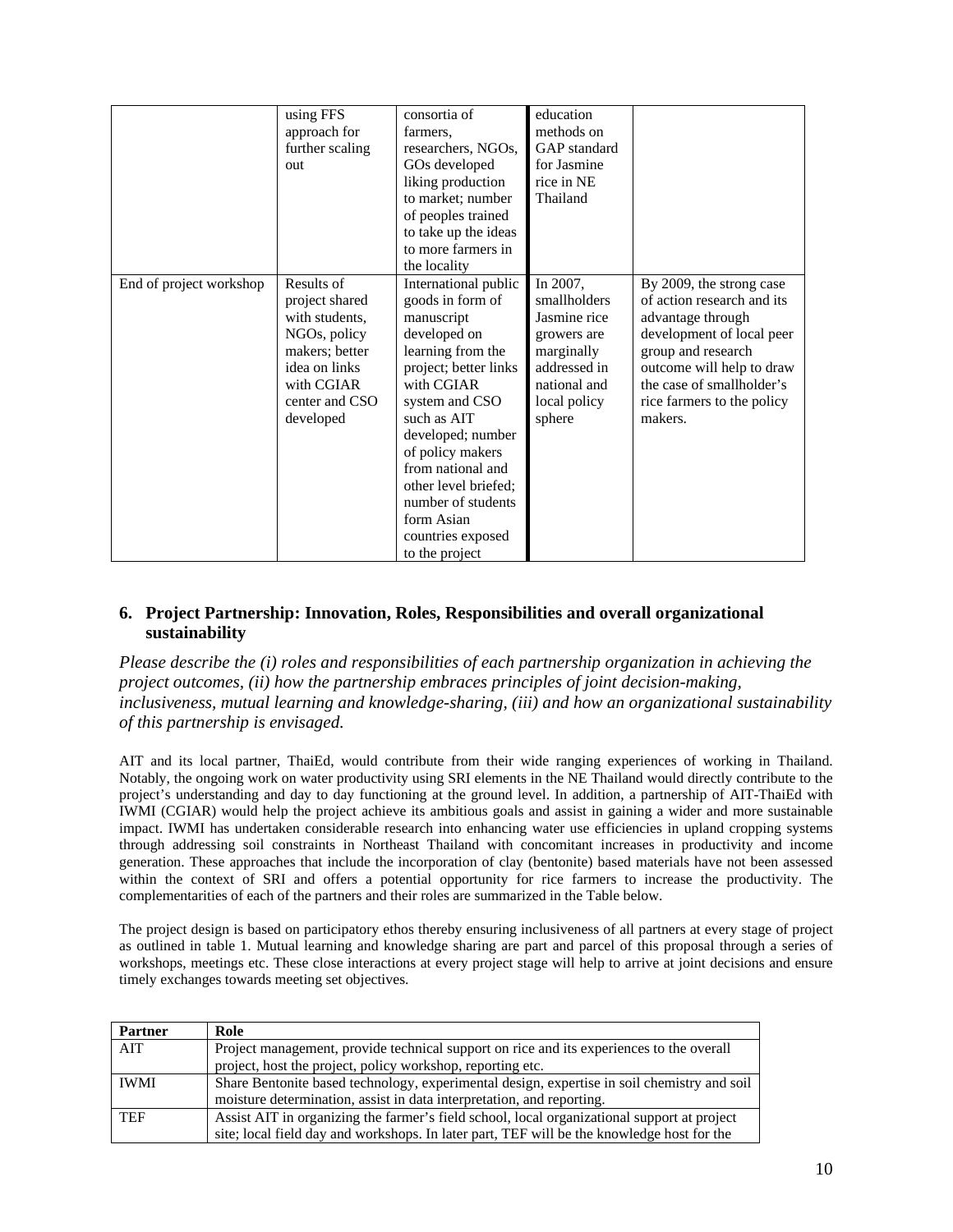|               | other local and regional NGOs and GOs in Mekong area for scaling out                |
|---------------|-------------------------------------------------------------------------------------|
| <b>Others</b> | SRI researcher Abha Mishra from AIT will support the development and implementation |
|               | of the field trials, data monitoring and other need based support                   |

Until now AIT (regional institute with a mandate of post graduate research and training) with its time-tested and multidimensional relationship with the governments and non government organization in this region is poorly linked to the CGIAR centers like IWMI. The proposed complementary partnership will have long term benefits to the institutions and peoples in the region. In addition, it could open up a potential mutually beneficial chain of events in times to come directly contributing to the shared goals of prosperity though use of good science.

Moreover, as the project inputs would assist in initial development of multi-stakeholder local platform comprising of farming, research, business and NGOs/CBOs communities under one roof; it is envisaged that this group will act as a local sustainable group catering, nurturing local issues and eventually developing into a peer group to add to overall policy direction of local government and its policies. Thus winning combinations of business, research and policy interest are at core idea of this project proposal and that would be achieved through participatory ownership and execution of the project.

| <b>Item</b>                                        | <b>Grant request</b> | Co-Financing/funding (in Kinds) |
|----------------------------------------------------|----------------------|---------------------------------|
| Personnel                                          | 88,000.00            | 25000                           |
| Research supplies and services                     | 10,000.00            | 40000                           |
| Equipment                                          | 10,000.00            | 25,000                          |
| Training and other knowledge-sharing<br>activities | 79,000.00            |                                 |
| Travel                                             | 25,000.00            |                                 |
| Communication                                      | 7,000.00             |                                 |
| General Administrative Expenses                    | 24,000.00            | 20,000                          |
| <b>TOTAL Project Cost</b>                          | 243,000.00           | 110,000.00                      |

#### **7. Proposed Budget**

Please provide details on other co-financing and funding sources:

In kind co-funding will be made available by AIT in form of faculty timing, providing office space etc. AIT will also host workshops and will allow using its extensive laboratory, and fielding facility to the project on institutional rates.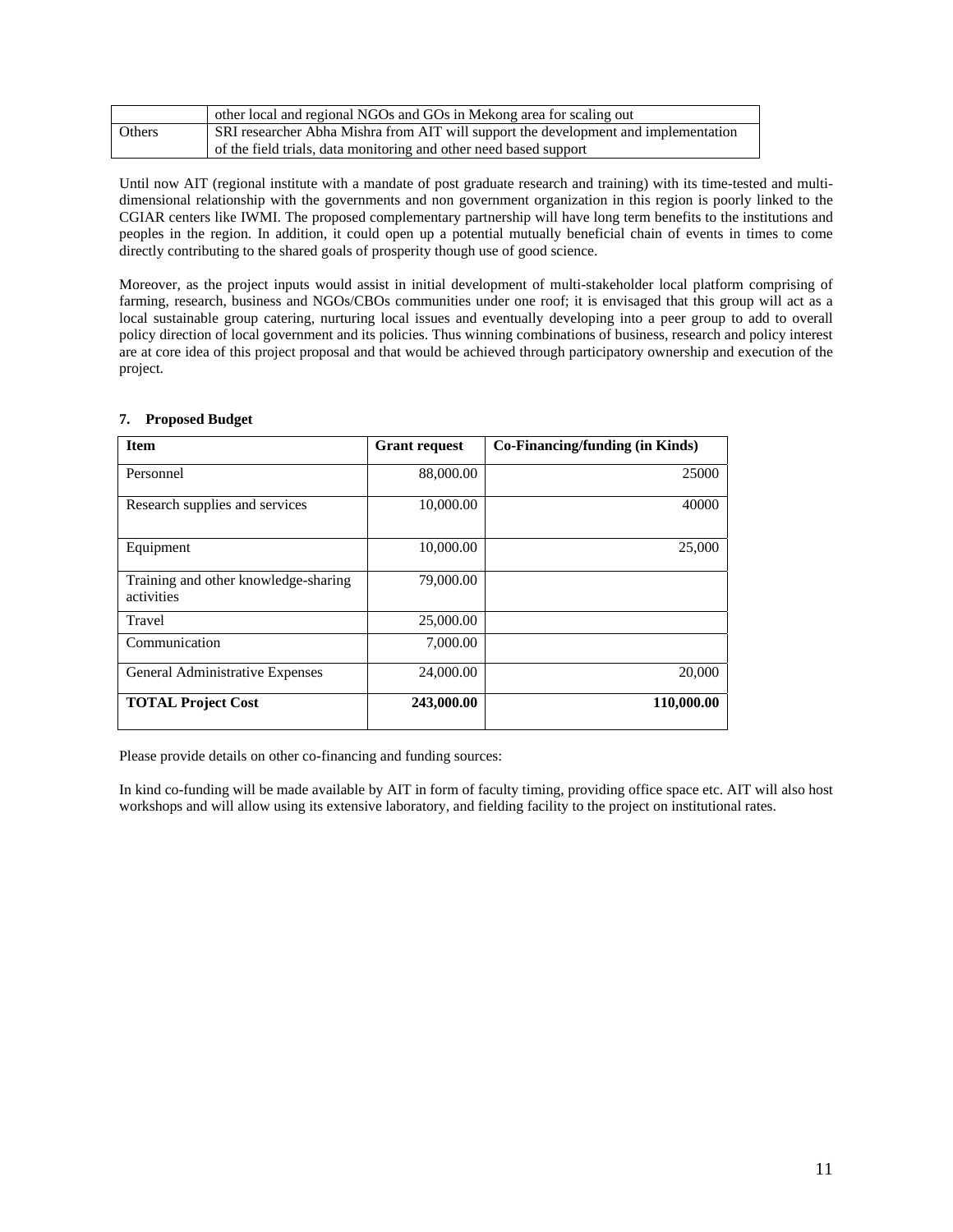#### **References cited:**

Anonymous, 2007 a. http://www.irri.org/science/cnyinfo/thailand.asp).

Anonymous, 2007 c. http://thailand.prd.go.th/ebook/kitchen/content/ch2.html. Assessed on 22.02.07. Anonymous. 2007 b.

http://forum.waterandfood.org/fileadmin/CPWF\_Documents/Documents/International\_Forum\_on\_Water\_and\_Food/Sess ion\_reports/forum.\_matching\_land\_use\_ecologies.pdf

- Bridges, M, Hannam I., Oldeman, R., Penning de Vries, F.W.T., Scherr S. and Sombanpanit S. (Eds) 2001. Response to land degradation. Oxford, New Delhi, India and IBSRAM, Bangkok, Thailand.
- Kabaki, N., Tamura, H., Fujimori, S., Morita, H.; Uraipong, B.; Arromratana U. and Nagara, T.N. 2003. Development of a comprehensive series of technologies for lowland cropping systems in Northeast Thailand. JARQ (in press)
- Kupkanchanakul, T. 2005. Bridging The Rice Yield Gap in Thailand. Available at http://www.fao.org/docrep/003/x6905e/x6905e0d.htm. Accessed on 7.10.2005.
- Matsuo, K., 2002: Development of upland cropping systems for Crop-Animal integrated farming systems in Northeast Thailand. September 2002. Japan International Research Center for Agricultural Sciences (JIRCAS), Department of Agriculture (DOA) and Khon Kaen University (KKU), Thailand.
- Mishra, A; Whitten, M; Ketelaar,J. W.and Salokhe, V.M. 2006. 'The system of rice intensification (SRI): a challenge for science, and an opportunity for farmer empowerment towards sustainable agriculture'. *International Journal of Agricultural Sustainability*. 4(3): 193-212
- Noble, A.D., Ruaysoongern, S., Penning de Vries, F.W.T., Hartmann, C., and Webb, M.J. (2004) Enhancing the Agronomic Productivity of Degraded Soils in Northeast Thailand through Clay-based Interventions. In: Seng, V., Craswell, E., Fukai, S., Fischer, K. *Water and Agriculture*. ACIAR Proceedings No. 116, 147-160.
- Office of Agricultural Economics, 1998: Agricultural statistics of Thailand: crop year 1996/1997. Office of Agricultural Economics, Ministry of Agriculture and Cooperatives, Bangkok Thailand. (In Thai).
- Suzuki, S., Noble, A.D., and Ruaysoongnern, S. (2007) Improvement in water holding capacity and structural stability of a sandy soil in Northeast Thailand. (In review).
- Wijnhoud, J. D. 2007. Nutrient budgets, soil fertility management and livelihood in developing countries. PhD thesis, Wageningen University, Wageningen, Netherlands.